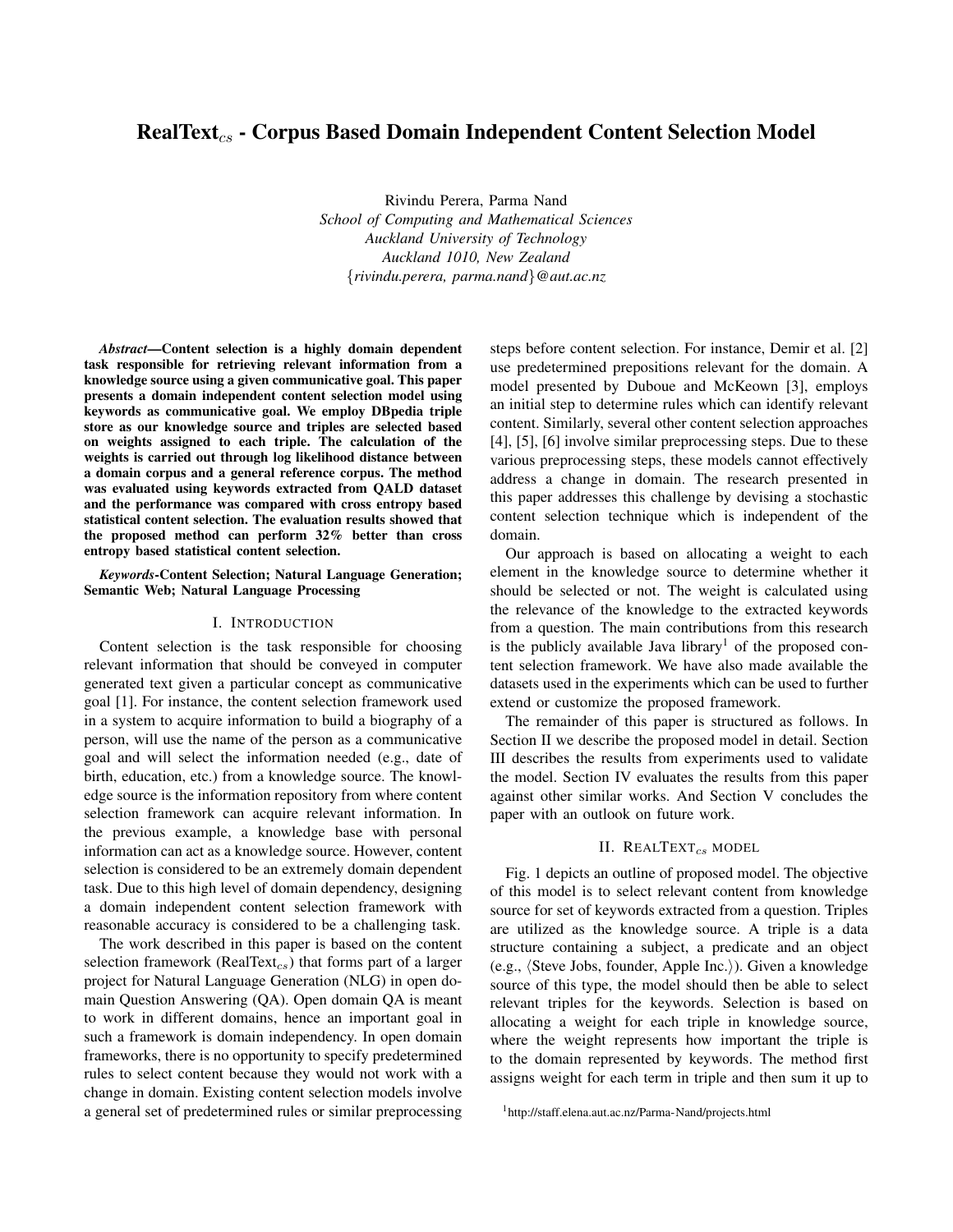calculate the total weight for the triple. The calculation of weight is accomplished by comparing weighted frequencies between a domain corpus (built using keywords) and a general reference corpus. If a term has higher frequency in domain corpus compared to general reference corpus, then it implies that term is important for the domain. The stop words were removed for this calculation. The model also consisted of two modules for filtering duplicates and finalize content.

The following sections provide a detailed overview of the subcomponents of the method.

# *A. Content Selection*

The content selection (see Fig. 1) was implemented using three major components; term weighting, content filtering, and content finalizing. In the term weighting step, each triple is allocated a weight based on their importance for the domain. The content filtering is responsible for eliminating duplicate triples. In the content finalizing, a threshold based selection is implemented which selects the finalized content. DBpedia triple store was utilized as the knowledge source. Further information about selection and acquiring content from triple store is described in Section II-B.

*1) Term weighting:* The method we employed for term weighting is log likelihood distance [7], [8], [9] calculated based on two corpora; reference and domain. In particular, what we wanted to know from this calculation was the importance of a particular term to the context/domain. For this calculation a specific domain corpus is needed for each keyword set. This raised the issue of building a domain corpus based on a given set of keywords. This was accomplished using dynamic corpus building with text snippets acquired from the web. Section II-C describes this dynamic corpus building process in detail.

The calculation of weight of a term  $(w_t)$  was carried out using (1) as shown below:

$$
W_t = 2 \times \left( \left( f_t^{dom} \times \log \left( \frac{f_t^{dom}}{f\_exp_t^{dom}} \right) \right) + \left( f_t^{ref} \times \log \left( \frac{f_t^{ref}}{f\_exp_t^{ref}} \right) \right) \right) (1)
$$

where,  $f_t^{dom}$  and  $f_t^{ref}$  represent frequency of term (*t*) in domain corpus and reference corpus respectively. Expected frequency of a term (*t*) in domain  $(f\_exp_t^{dom})$  and reference corpora  $(f_{\text{e}}exp_t^{ref})$  were calculated as follows:

$$
f\_{exp}^{dom} = s_{dom} \times \left(\frac{f_t^{dom} + f_t^{ref}}{s_{dom} + s_{ref}}\right) \tag{2}
$$

$$
f\_exp_t^{ref} = s_{ref} \times \left(\frac{f_t^{dom} + f_t^{ref}}{s_{dom} + s_{ref}}\right) \tag{3}
$$

where,  $s_{dom}$  and  $s_{ref}$  represent total number of tokens in domain corpus and reference corpus respectively. Next, we can calculate the weight of a triple as shown below:

$$
W_T = \sum_{t \in T} W_t \tag{4}
$$

Table I TRIPLE WEIGHTING EXAMPLE FOR THE TRIPLE (BROOKLYN BRIDGE, TYPE, SUSPENSION) PROCESSED FOR THE QUESTION "WHICH RIVER DOES THE BROOKLYN BRIDGE CROSS?"

|                   | <b>Subject</b>             |                            | Predicate  | Object     |
|-------------------|----------------------------|----------------------------|------------|------------|
| T                 | <b>Brooklyn</b>            | <b>Bridge</b>              | type       | Suspension |
| fdom              | 21                         | 19                         | 0.0        | 0.0        |
| $\bar{f_t}^{ref}$ | 0.0                        | 0.0                        | 17120      | 1394       |
| $f\_exp^{dom}_t$  | 1.0834<br>$\times 10^{-4}$ | 9.8028<br>$\times 10^{-5}$ | 0.8832     | 0.0071     |
| $f\_exp_t^{ref}$  | 20.9998                    | 18.9999                    | 17119.9116 | 1393.9928  |
| $W_t$             | 511.3370                   | 462.6383                   | 0.1766     | 0.0143     |
| $W_T$             | 974.1662                   |                            |            |            |

where  $W_T$  is the weight of triple T. However, in (4), stop words were not part of the calculation. Although, verbalization of triples can introduce stop words (ex: maintainedBy  $\Rightarrow$ maintained by), such stop words are unimportant in content selection.

Table I shows an example of weights calculated for a triple for the question "Which river does the Brooklyn Bridge cross?" taken from QALD-2 dataset. After calculation of total weight for a triple, we then sorted these triples based on the weight assigned. According to this method, triples with high weights should represent essential content that must be selected.

*2) Content filtering:* The method we explained up to now can prioritize the domain specific content required. However, it cannot filter out triples which contain same knowledge. For example, a triple like  $\langle$ Steve Jobs, founder, Apple Inc $\rangle$ can be present in Dbpedia resource page for Steve Jobs and as well as in the page for Apple Inc. Practical scenarios can be more complex than this. For instance, two triples such as  $\langle$ Steve Jobs, founder, Apple Inc $\rangle$  and  $\langle$ Steve Jobs, co-founder, Apple Inc $\rangle$  are also considered to be duplicates.

We implemented filtering for such triples in two steps; firstly if subject, predicate and object were similar in content between multiple triples then we removed all others keeping only one. It is not significant which one is removed as they are exact duplicates and thus have the same weight.

Next, if two of the components in triples (e.g., [subject, predicate], [subject, object], [predicate, object]) were similar in content we calculated the WordNet semantic similarity (taxonomy based) [10] for the values of remaining component. For example, if subjects and objects were similar in content between two triples, then we calculated semantic similarity between two predicate values.

Experimentally, we found the threshold value of 0.25 as the optimum semantic similarity. Elements that had a similarity factor greater than this were considered as similar in content and thus marked as duplicates. Next, we removed all other triples keeping only the triple with the highest weight.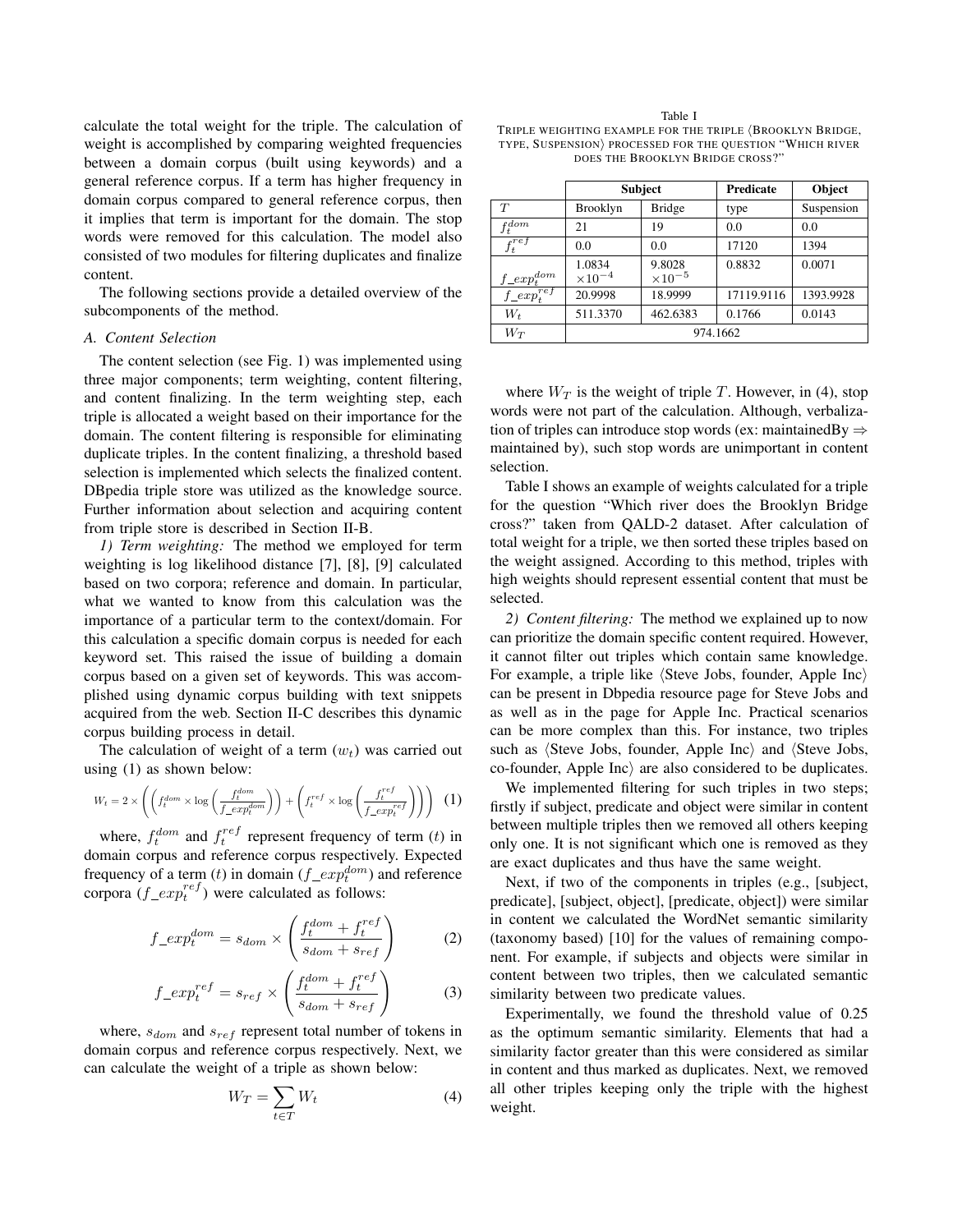

Figure 1. Schematic representation of our method

(Steve Jobs, birthDate, 1955-02-24) (Steve Jobs, birthName, Steven Paul Jobs) (Steve Jobs, board, dbpedia:Apple\_Inc) (Steve Jobs, child, dbpedia:Lisa Brennan Jobs) (Steve Jobs, relative, dbpedia: Mona\_Simpson) (Steve Jobs, religion, dbpedia:Zen) (Steve Jobs, spouse, dbpedia:Laurene Powell Jobs) (Steve Jobs, nationality, American) (Steve Jobs, alamaMater, Reed College)

Figure 2. Sample triples for *Steve Jobs*

*3) Content finalizing:* Once the content was filtered for repetitions, we than had to select the triples to represent the content. This was based on term weights that we calculated for each triple.

However, at this point we need a threshold value as the limit up to which triples should be selected for the content. We had no prior knowledge to specify such constraints, therefore, we kept this as a factor that need to be determined through experiments and detailed explanation of these experimental threshold values can be found in Section III.

#### *B. Knowledge source and resource search*

To select the content, we needed a knowledge source that could provide broad coverage of diverse areas. We employed DBpedia<sup>2</sup> triple store as our knowledge source. DBpedia provides knowledge about 4.0 million things, categorized under 529 classes (person, organization, places, etc.). Sample triple set for Steve Jobs is shown in Fig. 2.

<sup>2</sup>http://www.dbpedia.org

Predicates in DBpedia consisted of aggregated phrases (e.g., maintainedBy, numEmployees, netIncome, etc.). We verbalized these aggregated phrases using simple rule set as these could disturb term weighting approaches. Further, in some triples, objects were mentioned as DBpedia resources (a link to another DBpedia page e.g., dbpedia:Zen). These were replaced using actual resource names (e.g., dbpedia:Zen  $\Rightarrow$  Zen).

In addition, we introduced another search module which could retrieve related DBpedia resource pages for specific questions. This was primarily done to reduce the search space and thus improve the overall performance. However, there is no free text search implemented for DBpedia. Query interfaces that exist for DBpedia such as SPARQL cannot accept free text queries. This was overcome by implementing a Google custom search module for Wikipedia. As DBpedia implementation is based on Wikipedia data and as both share the same resource naming convention (e.g., Wikipedia: http://www.en.wikipedia.org/wiki/Steve Jobs and Dbpedia: http://www.dbpedia.org/resource/Steve Jobs), we were able to acquire related DBpedia resource pages for each question using search results received from Wikipedia based Google custom web search $3$  module.

# *C. Building domain corpus*

Domain corpus is the one that changes with the keyword set being processed. For instance, when processing keywords such as "*Apple Inc., founder*", the domain corpus should consist of text related to "*Apple Inc*" and "*founder*". Selecting a keyword specific corpus of this nature is difficult to achieve. This was achieved by dynamic corpus building by retrieving snippets of texts related to the keywords.

The process of dynamic corpus building consisted of following steps. We used keywords to search web and extract

<sup>3</sup>https://www.google.com/cse/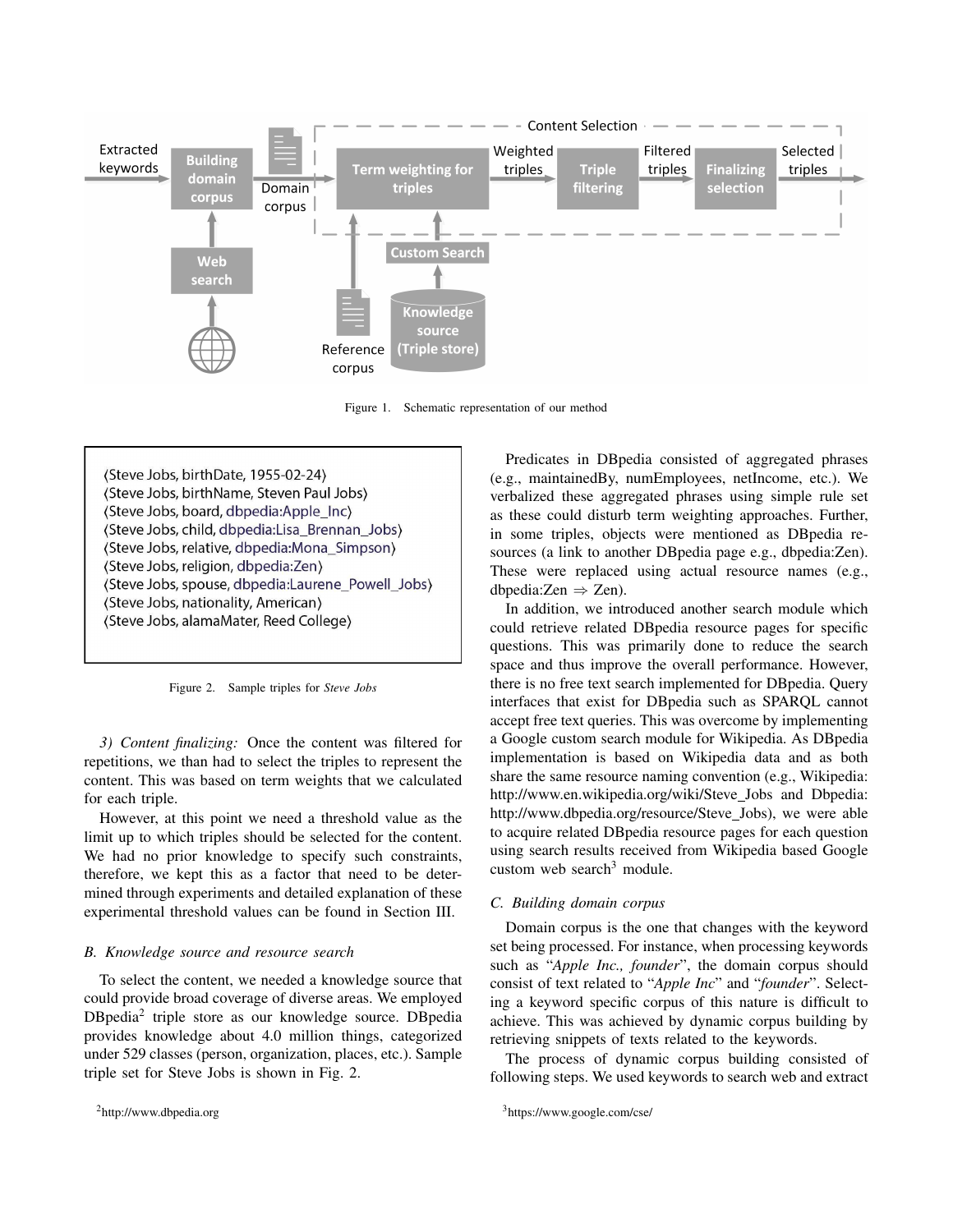snippets of text. This ensured that we were getting only the content related to the question. Next, these snippets were aggregated and a domain corpus was built. This process was carried out for each question as a part of content selection.

A major issue during implementation of dynamic domain corpus building is that the domain corpus represents relatively less textual content compared to reference corpus. This raised the question of whether there is a need to perform any further enrichments of the domain corpus using general approaches such as below:

- Should terms in domain corpus be lemmatized before applying weights? e.g., should we consider frequencies for "*find*", "*finding*" and "*found*" as all share the base form of "*find*".
- Do terms in domain corpus need textual enrichment by associating them with synonyms or Wordnet Synsets [11]?

In many applications, lemmatization of verbs can increase opportunities to retrieve more information. After analysing the triples closely, we noticed that the terms that appeared in a question, more often become components of a triple as they are. However, there can be scenarios where lemmatization is important. For instance, if we consider "*who is the founder of Apple Inc.?*", the terms "*founder*" and "*found*" may typically be similar in context and thus inclusion of such terms may help our method to acquire more related knowledge.

Unlike lemmatizing, textual enrichment augments terms by associating them with synonyms or with semantically related concepts. We noticed this as an important task when searching for triples.

However, both lemmatization and Synset based enrichment were already implemented in our web search module and thus text snippets retrieved from the search module had lemmatized and enriched content. Thus, we did not attempt to further lemmatize or enrich domain corpus text.

## *D. Reference corpus*

Balance between text genres, is an essential feature that is expected from the reference corpus. Examples of such balanced corpora are, Brown corpus, British National Corpus (BNC) among several others. The proposed approach uses BNC<sup>4</sup> written text subset composed of 97.3 million words, however after removing the stop words this gave us a corpus size of 52.3 million words.

Actually, what is expected from the reference corpus (BNC) is the list of tokens and their respective frequencies. Though dynamic calculation of word frequency is possible, it is computationally expensive even when the text is indexed. To avoid this our model does a preprocessing step to compute word frequencies using a unigram analysis.

<sup>4</sup>Other balanced corpora would have been possible, in as much as they provide a broad coverage of different categories of text.

Table II THE RULES USED FOR PHRASE CHUNKING. PART-OF-SPEECH TAGS ARE BASED ON PENN TREEBANK GUIDELINES

| <b>Phrase</b><br>chunking<br>rule                    | <b>Definition</b>                                                                        | <b>Example</b>      |
|------------------------------------------------------|------------------------------------------------------------------------------------------|---------------------|
| $NN$                                                 | One or more adjacent<br>noun $phrase(s)$                                                 | Computer            |
| NNP                                                  | One or more adjacent<br>singular proper noun<br>phrase(s)                                | Microsoft           |
| NNS                                                  | One or more adjacent<br>plural noun phrase(s)                                            | Undergraduates      |
| NNPS.                                                | One or more adjacent<br>singular proper noun<br>phrase(s)                                | Americans           |
| NNS,<br>[NN, NNP,<br>NNPS][NN,<br>NNP.<br>NNS, NNPS] | Noun phrase combi-<br>nations                                                            | Apple Incorporation |
| [JJ][NN, NNP, NNS,<br>NNPS <sub>1</sub>              | Adjective $+$ One or<br>more adjacent noun<br>phrase(s)                                  | Cheap computer      |
| [JJR][NN,<br>NNP.<br>NNS, NNPS]                      | Comparative<br>adjective<br>One.<br>$+$<br>more adjacent<br>$\alpha$<br>noun $phrase(s)$ | Cheaper computer    |
| [JJS][NN,<br>NNP.<br>NNS, NNPS]                      | Superlative adjective<br>+ One or more adja-<br>cent noun phrase(s)                      | Cheapest computer   |

This preprocessing resulted in 207406 unique tokens with their respective frequencies. These tokens together with their frequencies were stored in an indexed database for efficient access.

#### III. EXPERIMENTAL FRAMEWORK

In the experiments we had to achieve two important goals. Firstly, we need to find a threshold value to limit the selection. Secondly, we wanted to determine whether the proposed model can retrieve relevant information from the knowledge source for the given keywords. The following sections describe the details of how these two objectives were achieved.

# *A. Keyword dataset*

Based on our goal of the overall RealText project, we needed a keyword dataset which was extracted from a question dataset. These keywords must have a relationship with a knowledge source to perform content selection. Due to the absence of datasets of this nature, we created a keyword dataset utilizing  $QALD-2<sup>5</sup>$  question dataset. The creation of this keyword dataset involved a rule based noun phrase chunking technique. First, the complete question was Part-Of-Speech (POS) tagged using Stanford POS tagger [12]. The rules listed in Table II were then applied to identify key phrases mentioned in the questions.

QALD dataset is designed to evaluate QA systems that involve DBpedia as a source for extracting answers. This

<sup>5</sup>http://greententacle.techfak.uni-bielefeld.de/∼cunger/qald/2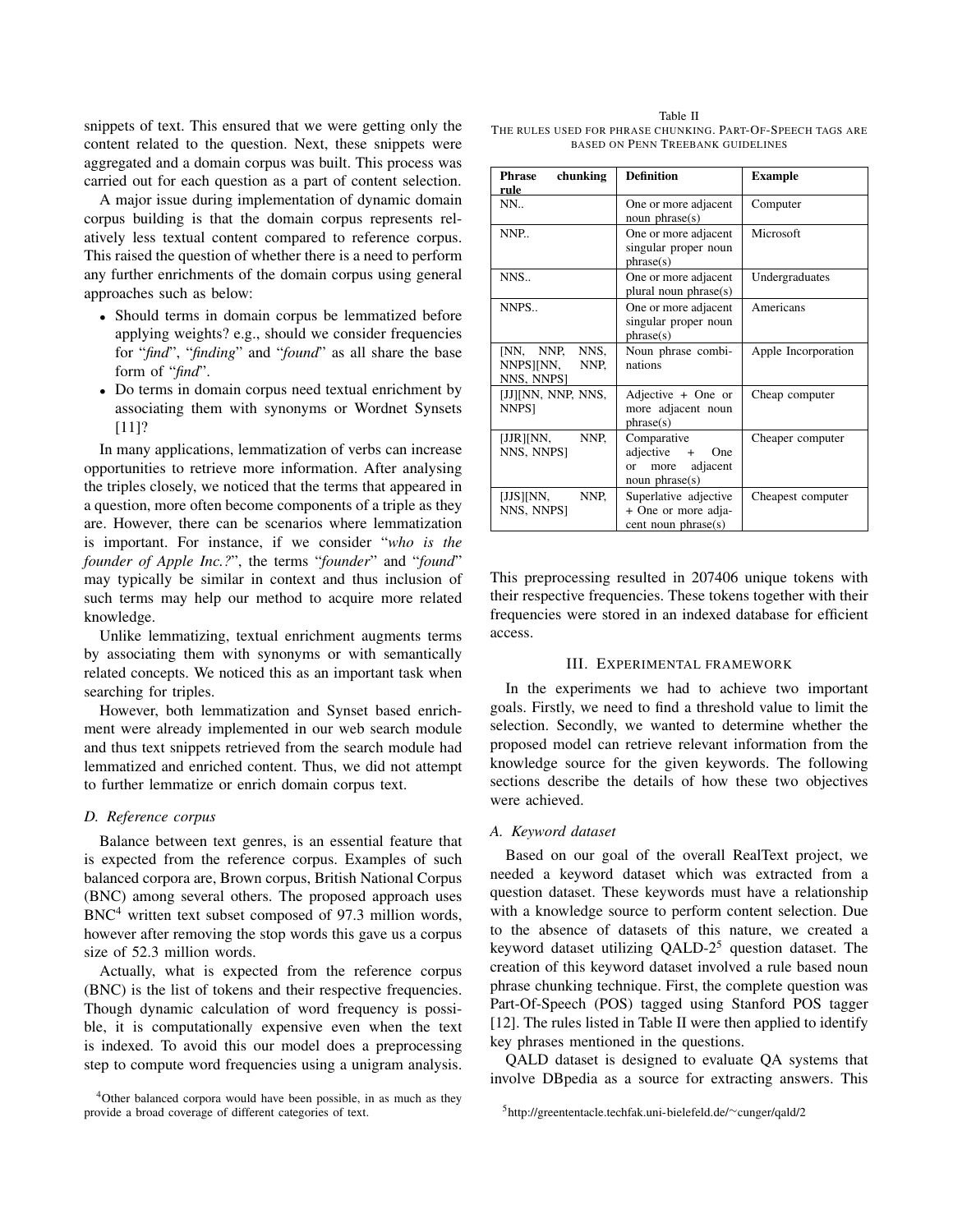fact aligns with our approach very well. For this research we selected 93 questions from initial 100 questions, eliminating 7 questions which are marked as erroneous by dataset providers.

#### *B. Evaluation and results*

To get an idea about performance of the proposed approach, we needed a general content selection method for comparison. Recently, there has been a surge in implementation of various types of content selection approaches. Among these, the statistical approach presented by Duboue and McKeown [3] is considered to be influential and has attracted the attention of many NLG researchers because of its applicability in a different range of domains. Furthermore, unlike other content selection models, Duboue and McKeown's [3] approach implemented by using semantic triples as a generalizable model which would be adapted to be used in different domains with minimal amount of preprocessing. As there are no publicly available content selection models, we implemented the model proposed by Duboue and McKeown [3] in its basic form. In essence, statistical content selection [3] works by comparing language models between source text and triple clusters. Further details on this approach can also be found in [13] and [14].

We utilized the gold standard based evaluation which is standardized by different content selection shared tasks [15], [16]. The gold triple selection is performed by selecting answers provided for QALD questions by humans and then selecting triples which are directly mentioned in these answers. These human provided answers were collected by crawling community question answer sites: *Yahoo! Answers, Answers.com, WikiAnswers,* and *AnswerBag*.

Precision  $(P)$ , recall  $(R)$  and F-measure  $(F^*)$  for the evaluation can be described as follows:

$$
P = \frac{|triples_{selected} \cap triples_{gold}|}{|triples_{selected}|}
$$
 (5)

$$
R = \frac{|triples_{selected} \cap triples_{gold}|}{|triples_{gold}|}
$$
 (6)

$$
F^* = \frac{2PR}{P + R} \tag{7}
$$

where,  $triples_{selected}$  and  $triples_{gold}$  represent triples selected by our model and triples appeared in the gold triple collection respectively.

Fig. 3 shows the experiment carried out to identify the best threshold value for selection. We measured average F-measure for 93 questions against threshold value using three sizes of the domain corpus for each question with 10 snippets, 30 snippets and 50 snippets. Table III shows statistics for the DBpedia resources and triples. Number of DBpedia resources is the total triple files selected for the question dataset. Similar triples are ones that were identified by content filtering phase as duplicates. Predetermined



Figure 3. Average F\* vs threshold for three different domain corpus sizes (in snippets)



Figure 4. Average  $F^*$  vs domain corpus size (in words) with threshold value 68%

Table III STATISTICS ABOUT DBPEDIA RESOURCES AND TRIPLES PROCESSED

| Number of DB pedia resources    | 458  |
|---------------------------------|------|
| Similar triples identified      | 78   |
| Invalid triples (Predetermined) | 1827 |
| Invalid triples (Selected)      | 41   |

invalid triples are the triples which were initially identified as invalid (e.g., WordNet type, DBpedia Id, photo collection URL). Other invalid triples are not filtered by implemented rules and thus included in the content.

In Fig. 4, average F-measure against domain corpus size is depicted. We used threshold value of 68% for this experiment. The comparison between our approach and statistical selector [3] is given in Table IV. For this comparison, we used the experimental setting of 50 snippets (1352 words in average) as domain corpus size for each question and threshold value of 68% for selection.

#### *C. Observations and discussions*

Following observations were noticed based on results acquired in previous section.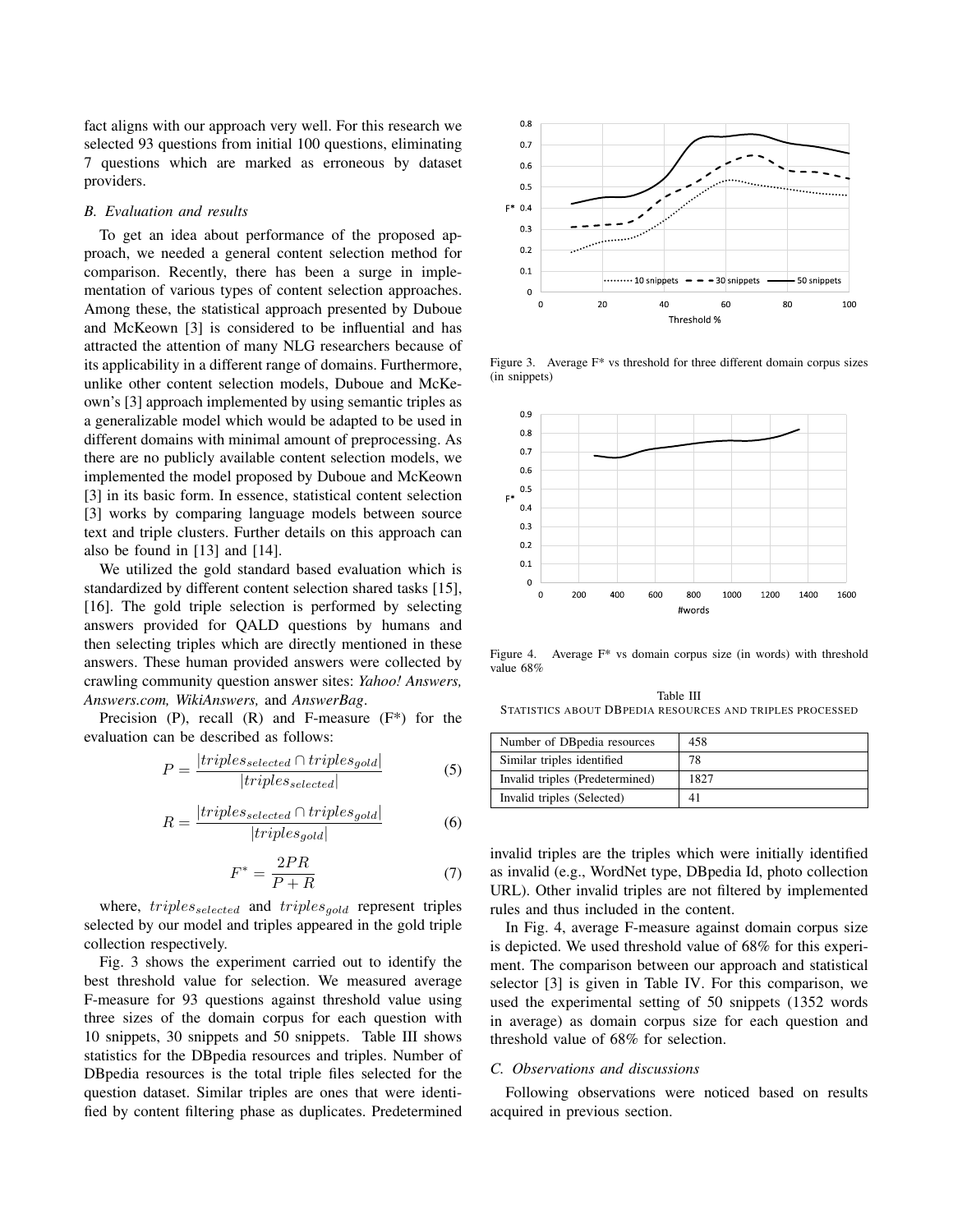Table IV COMPARISON OF F\* BETWEEN OUR APPROACH AND STATISTICAL SELECTOR

|               | Our approach | <b>Statistical</b><br>selector <sup>[3]</sup> |
|---------------|--------------|-----------------------------------------------|
| Average $F^*$ | 0.74         | 0.56                                          |

Our initial experiment to find the best threshold value shows that threshold value ranges between 60-76% for highest F<sup>\*</sup> value. We chose to use the average value of 60-76% threshold value range which is 68% as the threshold value in all subsequent evaluations. However, it should be noticed that this threshold value is dependent on accuracy of web search module and domain corpus size.

With an increase in the threshold value, there was a drop in the F\* value due to decreasing precision. This is because increasing the threshold scoops in additional triples with lower weights to be included in the content.

From the graph in Fig. 4 with the increase in the domain corpus size,  $F^*$  shows an upward trend. This is due to the fact that the domain corpus becomes richer in knowledge and the terms that belong to the domain start appearing more frequently thus assigning greater weight to the terms that really belong to the domain.

We also noticed that when increasing domain corpus size there could be occasions where there were slight drops in the F\* value. Although, this fact is not well represented in average F\*, it was noticed during the processing of the individual questions. This can be explained due to the relevancy of snippets returned by the web search module.

In our experiments with the threshold value of 68% as mentioned earlier, we noticed that domain corpus size has considerable effect on accuracy. Although the current experiments showed that the domain corpus size has positive effect on accuracy, we need to make further experiments with increasing domain corpus sizes to understand if this trend will continue and the threshold after which the effect might start showing a negative effect. When expanding the domain corpus size it will start to scope in more and more content and after eventually this expected to have a negative effect since the content will start to become more general. This can erode the significance of the domain specific terms.

Finally, based on the results shown in Table IV, it is clear that our method can perform 32% better than the statistical content selector [3]. As a comparison, Doube and McKeown's approach [3] works by creating a set of rules first whereas our approach is capable of carrying out content selection on the fly based on statistics, thus does not require the maintenance burden associated with any rule based model. However, it should be noted that the statistical selector can also retrieve general content that is included in gold standard in some scenarios. But these cases very rare compared to the complete test set.

# IV. RELATED WORK

There has been a lot of work done in content selection specific to different NLG applications. Some of these approaches have already been discussed. The range of approaches that have been tried can be grouped into three different categories.

# *A. Machine learning and pattern recognition*

Doube and McKeown's [3] approach uses language models, discussed in Section III, is a good example of the use of machine learning for content selection. The objective of their research is to acquire content selection rules that can extract content from semantic data. The rules acquired in this way are extremely domain dependent as the rule induction is performed by analysing manually retrieved domain specific content. Furthermore, rules induced are specific to the domain corpus utilized and therefore such rules cannot be applied in new domains without carrying out the some amount of pre-processing tasks. Compared to this, our approach does not require any rules to determine the content which makes it more versatile and adaptable to a wider range of domains.

Further, we considered that there exist ultimate content that need to be acquired which is represented in gold standard. However, opposite viewpoints to this idea also exist in the literature. Brazilay and Laplata [4] present a collective classification approach where they attempt to extract the content using contextual dependencies between the elements in communicative goal.

Pattern mining is also an interesting method to select the required content for non-textual data. Portet et al. [17] demonstrate the usage of pattern mining with their BT-45 system that takes neonatal intensive care data signal as the input for content selection.

### *B. Rule based and heuristic search*

Rule based approaches are common and widely used in Content Selection because determining a rule set based on a domain can be more easily accomplished compared to designing an automatic selection process. Bouayas-Agha and Wanner [6] present a model using a predetermined rule set to acquire content. However, they also propose relevance criteria which can partially automate the process, but the usage of this criteria is not significant in the method. Though rule based systems are easy to develop, these cannot be easily adopted to different domain or cannot be used with applications that must work with different domains, for example general purpose question answering models.

## *C. Semantic web focused approaches*

Recently, with the "web as a corpus" trend, a lot of semantic web based Content Selection models have been tried. In fact the approach presented in this paper can also be categorized in this category as it uses semantic web data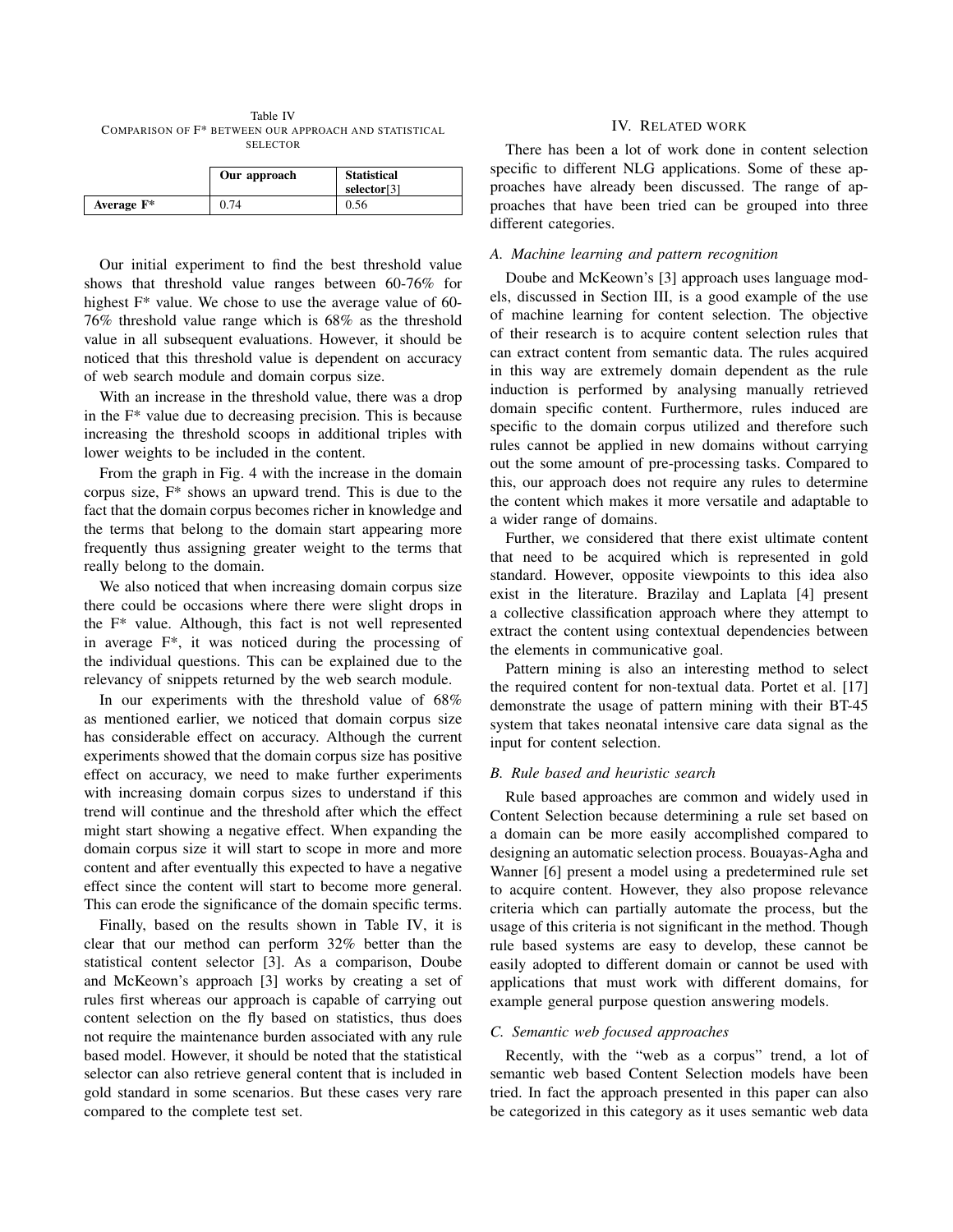(Dbpedia) as the main source of knowledge. An example of previous similar approach is described by Doube and McKeown [3] which makes use of linked data in content selection.

The use of semantic web resources such as DBpedia and Freebase in the content selection is introduced in shared task launched in European Workshop in Natural Language Generation (ENLG) [16]. Two systems that were submitted to this shared task are based on the common ground principal model by Kutlak et al. [18] and heuristic based approach by Venigalle and Eugenio [19]. Kutlak et al. [18] hypothesise that the acquired content should contain commonly known knowledge. Based on this assumption, they propose a model which uses search engine hits for a particular knowledge element to identify whether that knowledge element is commonly known. Heuristic proposed by Venigalle and Eugenio [19] which is based on finding rules using predicate co-occurrences. However, both these aforementioned approaches did not perform well in the evaluations carried out using gold triple based evaluation.

# V. CONCLUSIONS AND FUTURE WORK

This paper presented a novel content selection framework based on a domain corpus and a general reference corpus. Central to the approach is establishing the ranking of the domain specific words that are relevant to the keywords derived from a question. This was accomplished by using a log likelihood distance calculation using the domain and the reference corpus. Based on this, each triple from our knowledge source (DBpedia triple store) is given a weight which represents the importance of the triple to the domain represented by the set of keywords. The gold standard based evaluation showed that new method can perform 32% better than cross entropy based content selection.

In the future, we plan to explore other term weighting approaches that can jointly calculate the weights in conjunction with the main log likelihood distance measure. This might be able to increase the accuracy even with a smaller domain corpus size. Furthermore, during our experiment we noticed that existing content selection models can also extract general content that sometimes become the required content, especially for questions that expect a more general content. Further, there is also a need to experiment with further increasing domain corpus sizes until the accuracy reaches a peak value. This would give us insight into the optimum domain corpus size that is suitable for a particular set of words.

#### **REFERENCES**

[1] E. Reiter and R. Dale, *Building natural language generation systems*. Cambridge University Press, Jan. 2000. [Online]. Available: http://www.cambridge.org/us/academic/ subjects/languages-linguistics/computational-linguistics/ building-natural-language-generation-systems

- [2] S. Demir, S. Carberry, and K. F. McCoy, "A discourseaware graph-based content-selection framework," in *Sixth International Natural Language Generation Conference (INLG-10)*. Dublin, Ireland: Association for Computational Linguistics, Jul. 2010, pp. 17–25. [Online]. Available: http://dl.acm.org/citation.cfm?id=1873738.1873744
- [3] P. A. Duboue and K. R. McKeown, "Statistical acquisition of content selection rules for natural language generation," in *Proceedings of the 2003 conference on Empirical methods in natural language processing -*, vol. 10. Morristown, NJ, USA: Association for Computational Linguistics, Jul. 2003, pp. 121–128. [Online]. Available: http://dl.acm.org/citation.cfm?id=1119355.1119371
- [4] R. Barzilay and M. Lapata, "Collective content selection for concept-to-text generation," in *Proceedings of the conference on Human Language Technology and Empirical Methods in Natural Language Processing - HLT '05*. Morristown, NJ, USA: Association for Computational Linguistics, Oct. 2005, pp. 331–338. [Online]. Available: http://dl.acm.org/citation.cfm?id=1220575.1220617
- [5] C. Kelly, A. Copestake, and N. Karamanis, "Investigating content selection for language generation using machine learning," in *Twelth European Workshop on Natural Language Generation*. Athens, Greece: Association for Computational Linguistics, Mar. 2009, pp. 130–137. [Online]. Available: http://dl.acm.org/citation.cfm?id=1610195.1610218
- [6] N. Bouayad-Agha, G. Casamayor, and L. Wanner, "Content selection from an ontology-based knowledge base for the generation of football summaries," in *Thirtheenth European Workshop on Natural Language Generation*. Nancy, France: Association for Computational Linguistics, Sep. 2011, pp. 72–81. [Online]. Available: http://dl.acm.org/citation.cfm?id= 2187681.2187694
- [7] B. F. Paul Rayson, Damon Berridge, "Extending the Cochran rule for the comparison of word frequencies between corpora," in *7th International Conference on Statistical analysis of textual data*, 2004. [Online]. Available: http:// citeseerx.ist.psu.edu/viewdoc/summary?doi=10.1.1.105.5529
- [8] T. He, X. Zhang, and Y. Xinghuo, "An Approach to Automatically Constructing Domain Ontology," in *Pacific Asia Computational Linguistics*, Wuhan, 2006, pp. 150–157.
- [9] A. Gelbukh, G. Sidorov, and L. Lavin-Villa, Eduardo Chanona-Hernandez, "Automatic Term Extraction Using Log-Likelihood Based Comparison with General Reference Corpus," in *Natural Language Processing and Information Systems*. Springer Berlin Heidelberg, 2010, pp. 248–255. [Online]. Available: http://link.springer.com/chapter/10.1007\ %2F978-3-642-13881-2\ 26
- [10] P. Pedersen, "WordNet::Similarity Measuring the Relatedness of Concepts," in *Fifth Annual Meeting of the North American Chapter of the Association for Computational Linguistics*, Boston, 2004, pp. 38–41.
- [11] G. A. Miller, "WordNet: A Lexical Database for English," *Communications of the ACM*, vol. 38, no. 11, pp. 39–41, 1995.